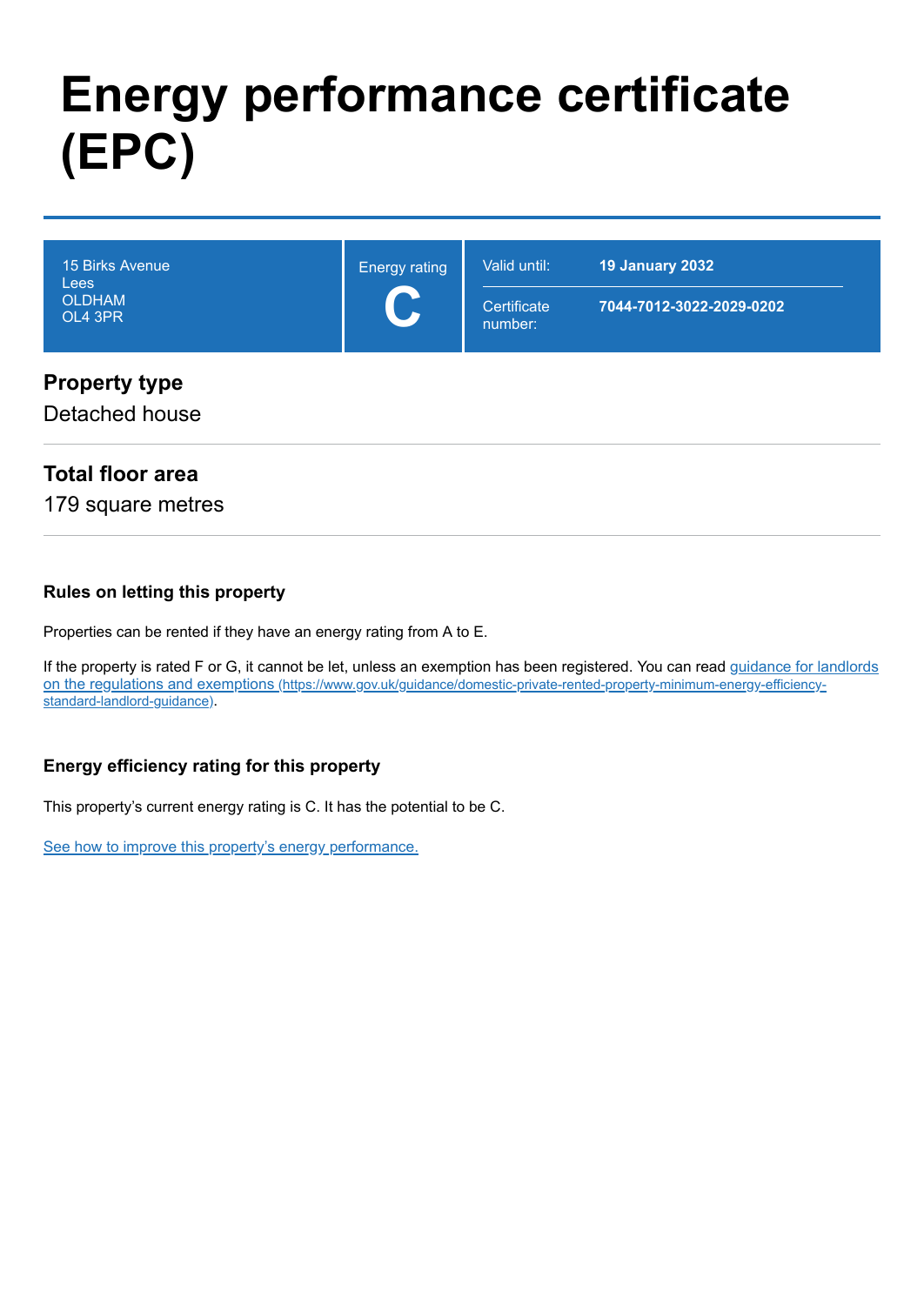| <b>Score</b> | <b>Energy rating</b> | <b>Current</b> | <b>Potential</b> |
|--------------|----------------------|----------------|------------------|
| $92 +$       |                      |                |                  |
| 81-91        | Β                    |                |                  |
| 69-80        | $\mathbf C$          | 72 C           | 80   C           |
| 55-68        |                      |                |                  |
| 39-54        | E                    |                |                  |
| $21 - 38$    | F                    |                |                  |
| $1 - 20$     | Q                    |                |                  |

The graph shows this property's current and potential energy efficiency.

Properties are given a rating from A (most efficient) to G (least efficient).

Properties are also given a score. The higher the number the lower your fuel bills are likely to be.

For properties in England and Wales:

- the average energy rating is D
- the average energy score is 60

### **Breakdown of property's energy performance**

This section shows the energy performance for features of this property. The assessment does not consider the condition of a feature and how well it is working.

Each feature is assessed as one of the following:

- very good (most efficient)
- good
- average
- poor
- very poor (least efficient)

When the description says "assumed", it means that the feature could not be inspected and an assumption has been made based on the property's age and type.

| <b>Feature</b> | <b>Description</b>                         | Rating    |
|----------------|--------------------------------------------|-----------|
| Wall           | Cavity wall, filled cavity                 | Average   |
| Wall           | Cavity wall, as built, insulated (assumed) | Good      |
| Roof           | Roof room(s), insulated (assumed)          | Very good |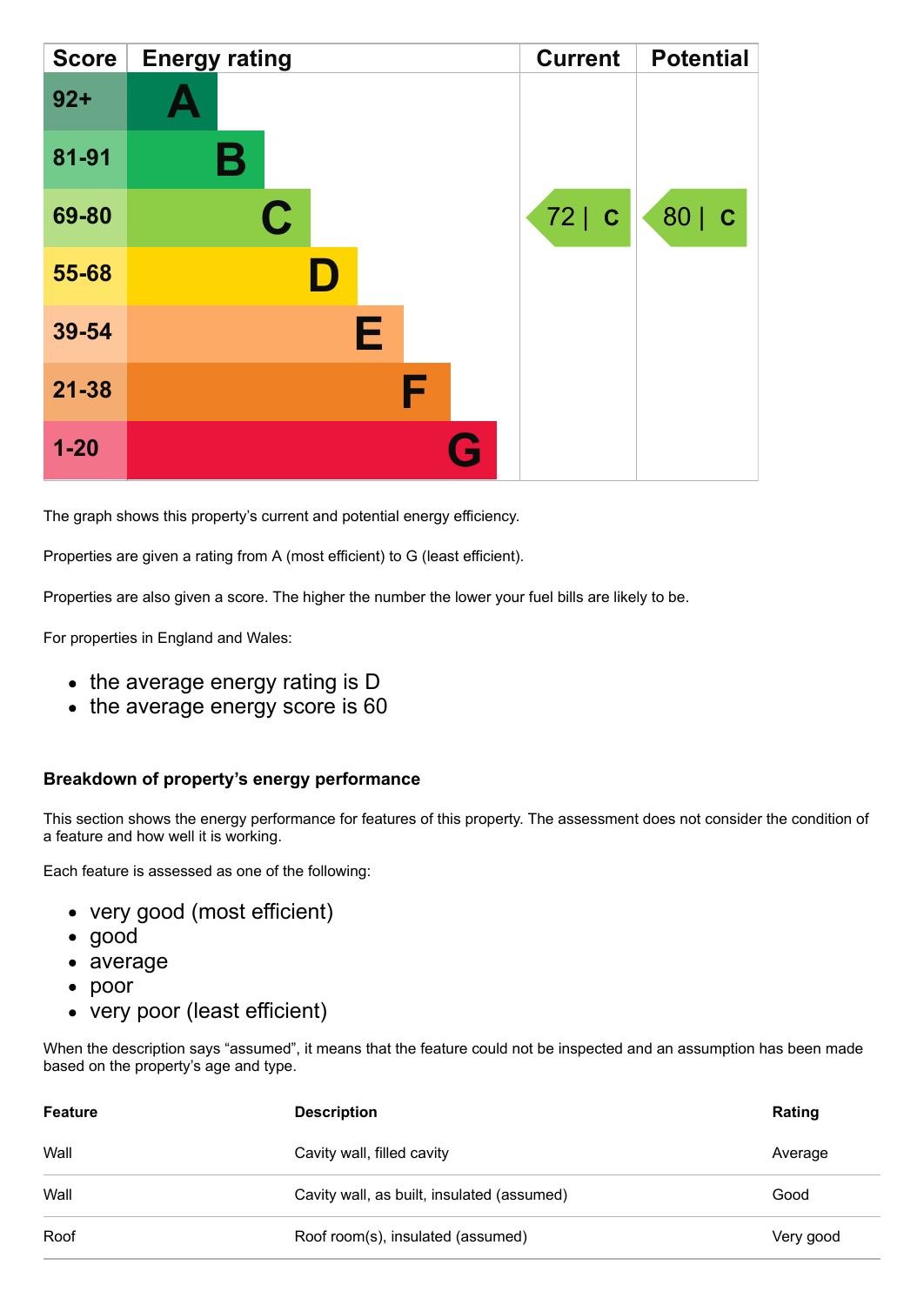| <b>Feature</b>       | <b>Description</b>                          | Rating    |
|----------------------|---------------------------------------------|-----------|
| Window               | Fully double glazed                         | Good      |
| Main heating         | Boiler and radiators, mains gas             | Good      |
| Main heating control | Programmer, room thermostat and TRVs        | Good      |
| Hot water            | From main system                            | Good      |
| Lighting             | Low energy lighting in 95% of fixed outlets | Very good |
| Floor                | Suspended, no insulation (assumed)          | N/A       |
| Floor                | Suspended, limited insulation (assumed)     | N/A       |
| Floor                | Solid, insulated (assumed)                  | N/A       |
| Secondary heating    | Room heaters, wood logs                     | N/A       |

# **Low and zero carbon energy sources**

Low and zero carbon energy sources release very little or no CO2. Installing these sources may help reduce energy bills as well as cutting carbon emissions. The following low or zero carbon energy sources are installed in this property:

• Biomass secondary heating

# **Primary energy use**

The primary energy use for this property per year is 182 kilowatt hours per square metre (kWh/m2).

What is primary energy use?

### **Environmental impact of this property**

This property's current environmental impact rating is C. It has the potential to be C.

Properties are rated in a scale from A to G based on how much carbon dioxide (CO2) they produce.

Properties with an A rating produce less CO2 than G rated properties.

# **An average household produces**

6 tonnes of CO2

## **This property produces**

# 5.2 tonnes of CO2

# **This property's potential production**

# 4.0 tonnes of CO2

By making the [recommended changes,](#page-4-0) you could reduce this property's CO2 emissions by 1.2 tonnes per year. This will help to protect the environment.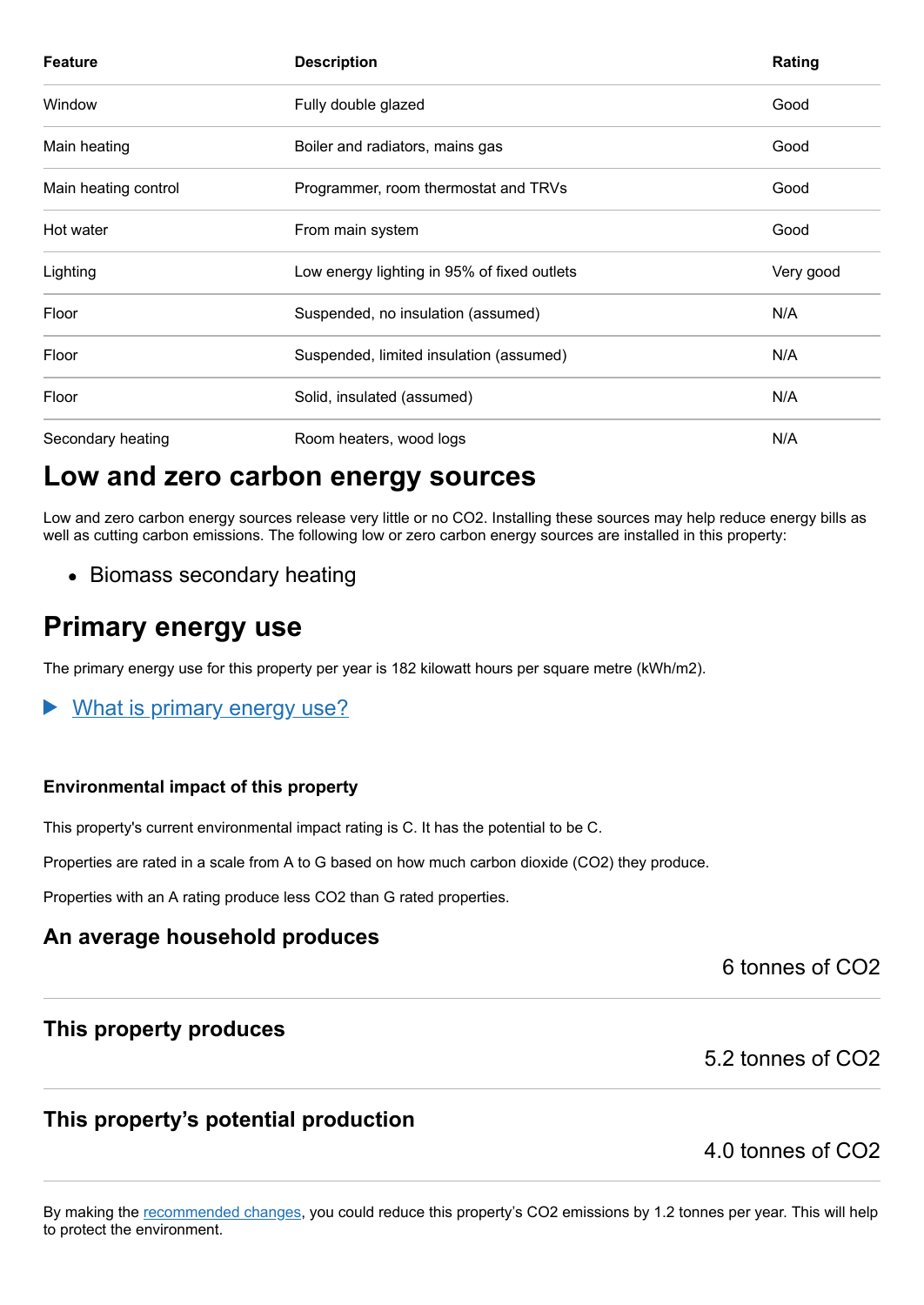Environmental impact ratings are based on assumptions about average occupancy and energy use. They may not reflect how energy is consumed by the people living at the property.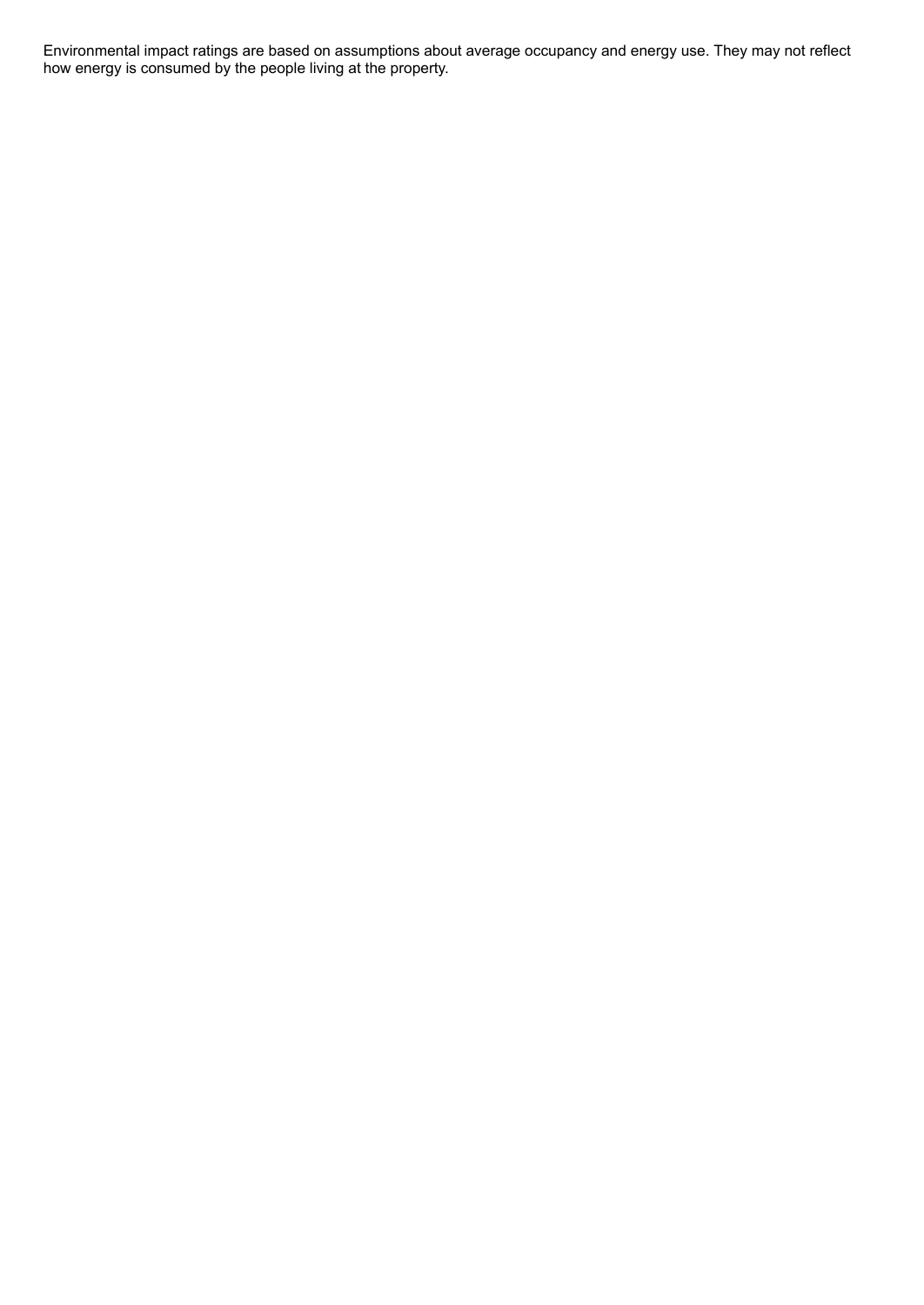#### <span id="page-4-0"></span>**How to improve this property's energy performance**

Making any of the recommended changes will improve this property's energy efficiency.

If you make all of the recommended changes, this will improve the property's energy rating and score from C (72) to C (80).

What is an energy rating?

# **Recommendation 1: Floor insulation (suspended floor)**

Floor insulation (suspended floor)

**Typical installation cost**

**Typical yearly saving**

**Potential rating after carrying out recommendation 1**

Solar photovoltaic panels

**Typical installation cost**

£3,500 - £5,500

£304

80 | C

Potential energy

rating

**C**

£800 - £1,200

£89

74 | C

**Typical yearly saving**

**Potential rating after carrying out recommendations 1 and 2**

# **Paying for energy improvements**

[Find energy grants and ways to save energy in your home.](https://www.gov.uk/improve-energy-efficiency) (https://www.gov.uk/improve-energy-efficiency)

**Estimated energy use and potential savings**

**Estimated yearly energy cost for this property**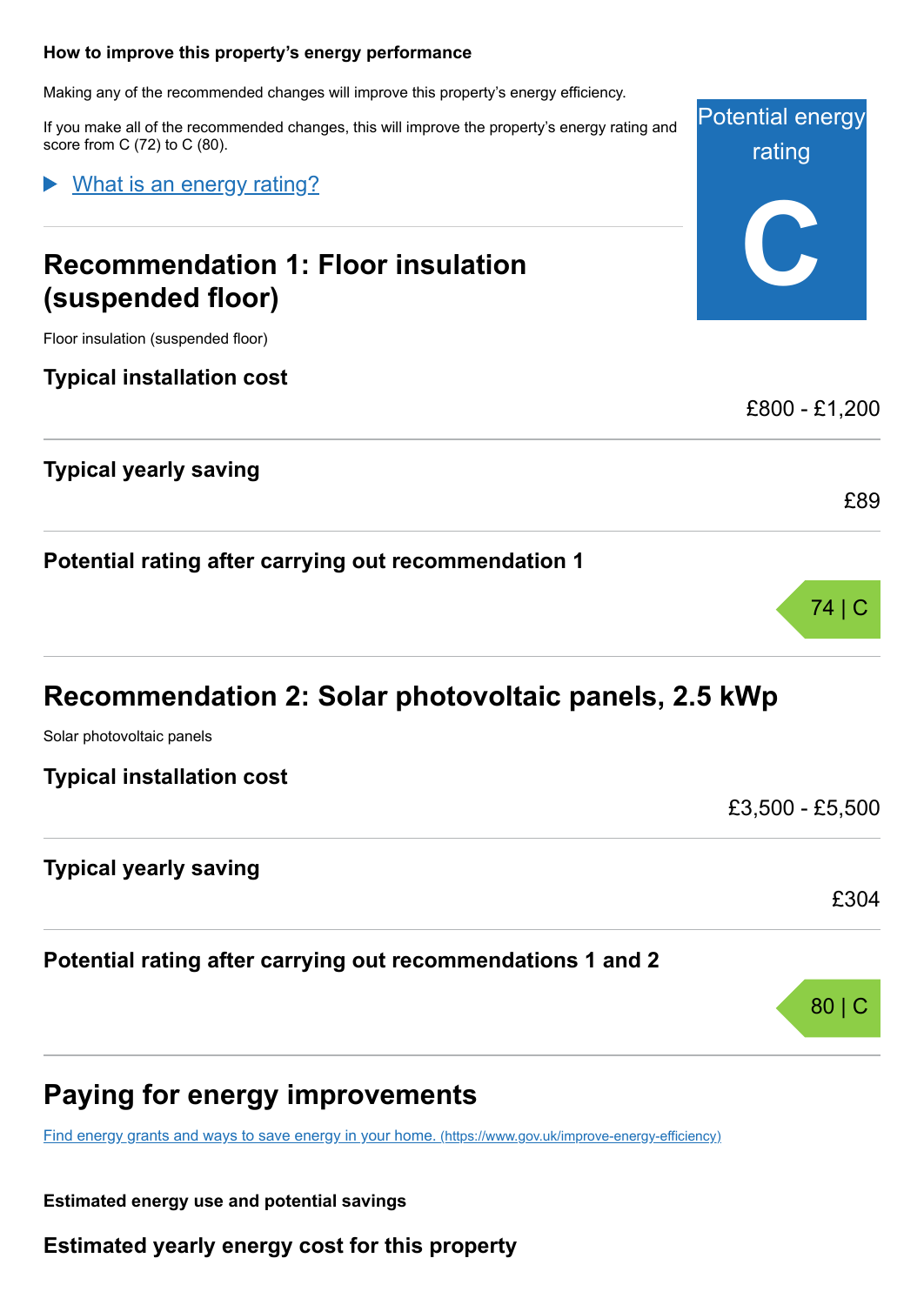£89

# **Potential saving**

The estimated cost shows how much the average household would spend in this property for heating, lighting and hot water. It is not based on how energy is used by the people living at the property.

The estimated saving is based on making all of the recommendations in [how to improve this property's energy performance.](#page-4-0)

For advice on how to reduce your energy bills visit Simple Energy Advice [\(https://www.simpleenergyadvice.org.uk/\)](https://www.simpleenergyadvice.org.uk/).

# **Heating use in this property**

Heating a property usually makes up the majority of energy costs.

# **Estimated energy used to heat this property**

## **Space heating**

19510 kWh per year

# **Water heating**

2336 kWh per year

## **Potential energy savings by installing insulation**

**Type of insulation Amount of energy saved** 

**Loft insulation** 153 kWh per year

You might be able to receive Renewable Heat Incentive payments [\(https://www.gov.uk/domestic-renewable-heat-incentive\)](https://www.gov.uk/domestic-renewable-heat-incentive). This will help to reduce carbon emissions by replacing your existing heating system with one that generates renewable heat. The estimated energy required for space and water heating will form the basis of the payments.

### **Contacting the assessor and accreditation scheme**

This EPC was created by a qualified energy assessor.

If you are unhappy about your property's energy assessment or certificate, you can complain to the assessor directly.

If you are still unhappy after contacting the assessor, you should contact the assessor's accreditation scheme.

Accreditation schemes are appointed by the government to ensure that assessors are qualified to carry out EPC assessments.

# **Assessor contact details**

## **Assessor's name**

Mahmood Akram

**Telephone** 07419828817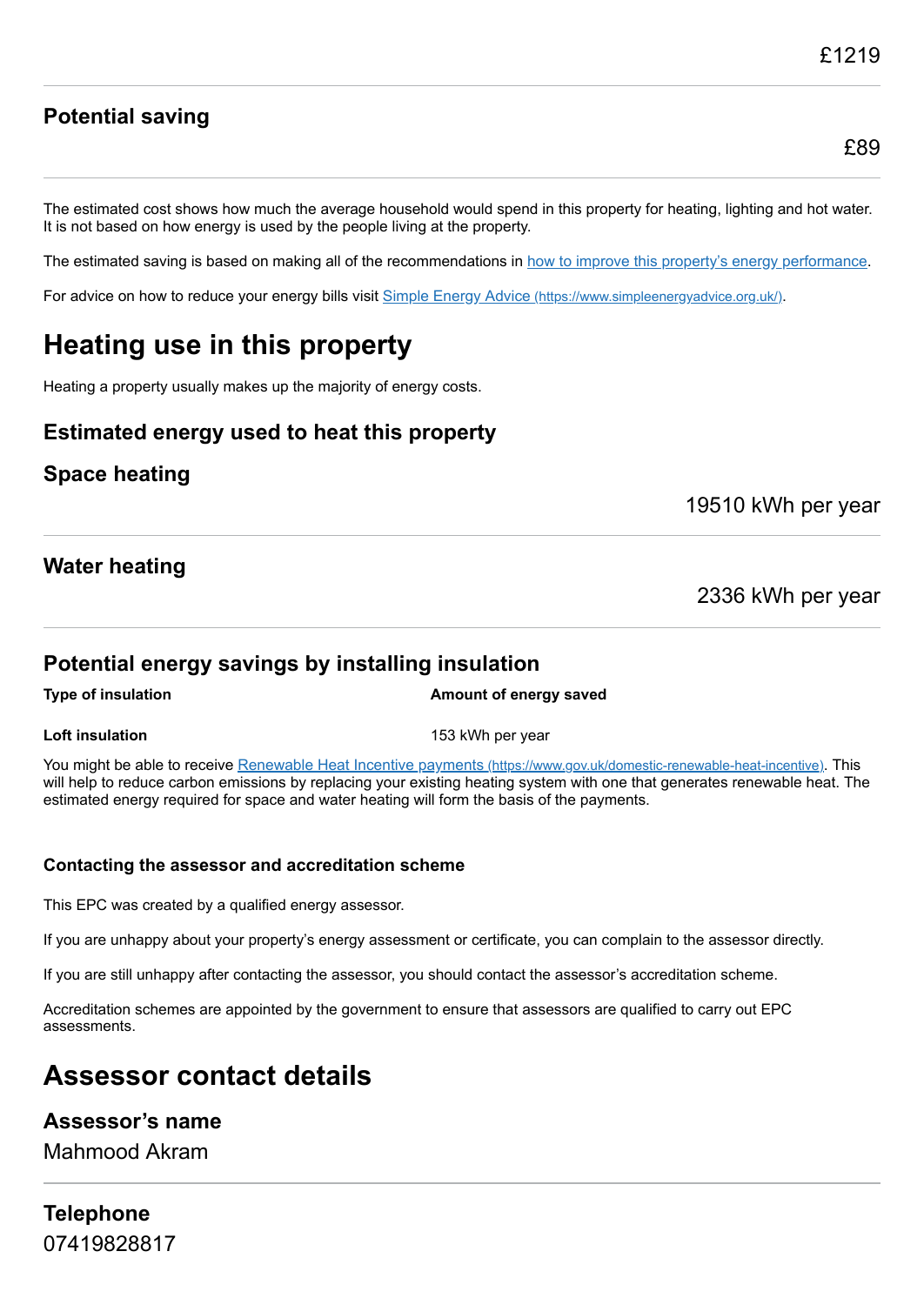# **Accreditation scheme contact details**

**Accreditation scheme** Quidos Limited

**Assessor ID**

QUID204024

**Telephone** 01225 667 570

**Email** [info@quidos.co.uk](mailto:info@quidos.co.uk)

# **Assessment details**

**Assessor's declaration** No related party

**Date of assessment**

20 January 2022

**Date of certificate**

20 January 2022

# **Type of assessment**

RdSAP

## **Other certificates for this property**

If you are aware of previous certificates for this property and they are not listed here, please contact us at [mhclg.digital-services@communities.gov.uk](mailto:mhclg.digital-services@communities.gov.uk?subject=EPB%20-) or call our helpdesk on 020 3829 0748.

**Certificate number** 0070-2853-6044-9520-5015 [\(/energy-certificate/0070-2853-6044-9520-5015\)](https://find-energy-certificate.service.gov.uk/energy-certificate/0070-2853-6044-9520-5015)